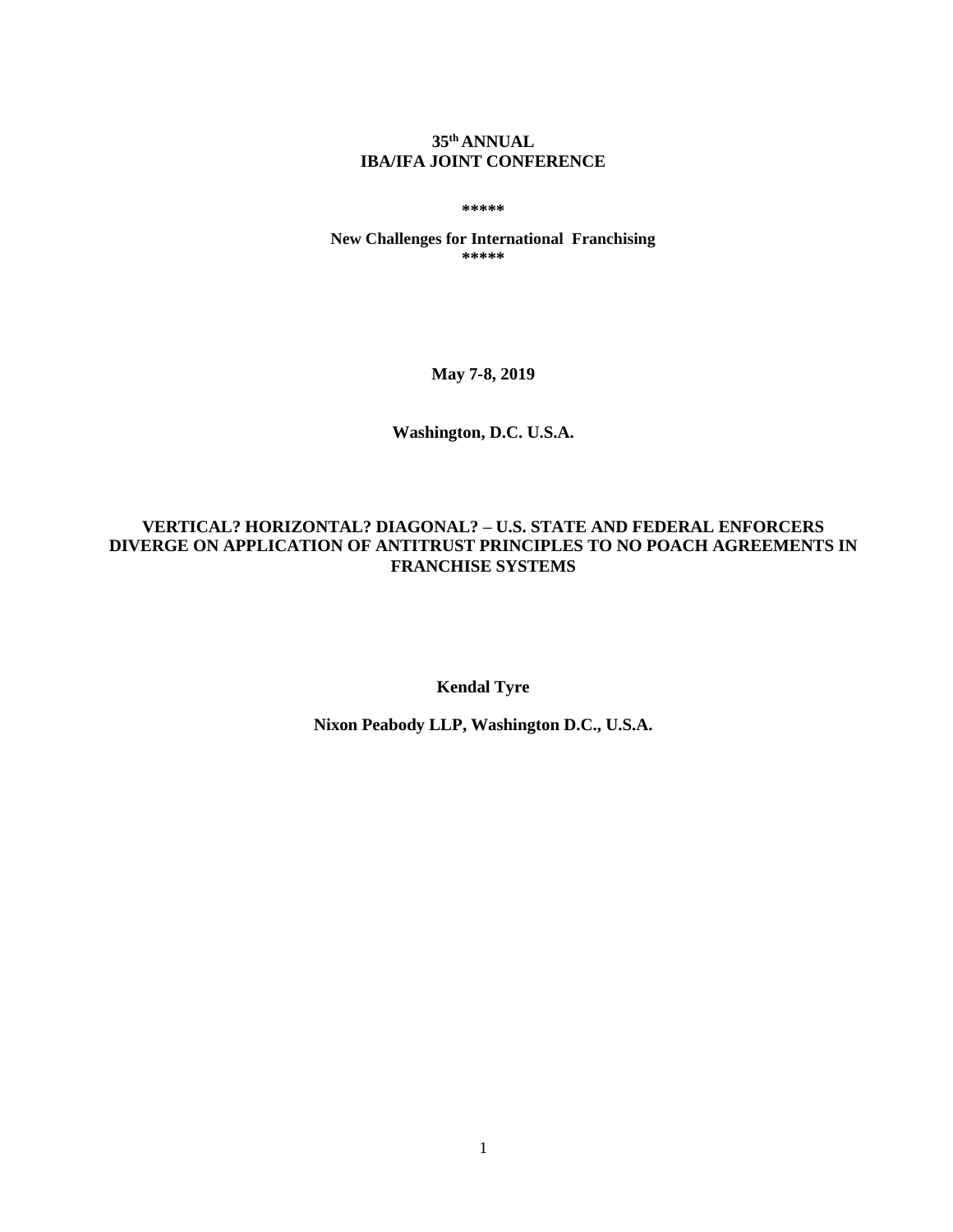1

During the summer of 2018, fast-food franchisors faced increased claims that so-called "no poach" agreements were anticompetitive. Over the last few months, antitrust enforcement agencies have advanced competing legal theories on a key question about the application of competition principles to franchise systems. While these legal theories are being considered by the courts, fifty franchisors in a variety of industries have entered into consent agreements to remove no poach provisions from their franchise agreements.

## *Background*

 $\overline{a}$ 

In July of 2018, eleven state attorneys general, led by Massachusetts Attorney General Maura Healey, sent a letter to several national franchisors seeking information and documents about provisions in franchise agreements that restrict franchisees in the same chain from soliciting or hiring workers away from each other. These types of clauses are generally known as "no poach," "non-solicitation," or "no hire" agreements. According to the July 9 letter, state enforcers were concerned that such agreements in franchisor contracts with their franchisees may negatively impact fast-food industry employees in their respective states; notably, most of those investigations were generally staffed with Fair Labor division units, rather than antitrust units, of those AG Offices, which may suggest that that they view this issue as more a matter of worker protection than anticompetition.

Three days later, on July 12, Washington State Attorney General Bob Ferguson announced that the State of Washington had reached agreements with seven national franchisors ending restrictions on the movement of workers. According to Ferguson, such restrictions violated Washington State antitrust laws, but these settlements went beyond Washington State and extended nationwide to over 25,000 restaurants. Specifically, these franchisors agreed to no longer enforce language in their franchise agreements that stop workers from moving to other positions and to remove such language from current and future contracts. Dozens of other franchisors have subsequently agreed with the State of Washington to end their no poach practices. In addition to fast-food franchisors, consent agreements have been signed with franchisors in the health club, automotive supplier, tax preparation, cleaning service, and other personal services business industries.

<sup>&</sup>lt;sup>1</sup> Thanks to Steve Feirman and Ronaldo Rauseo-Ricupero of Nixon Peabody LLP for their insights in drafting this article.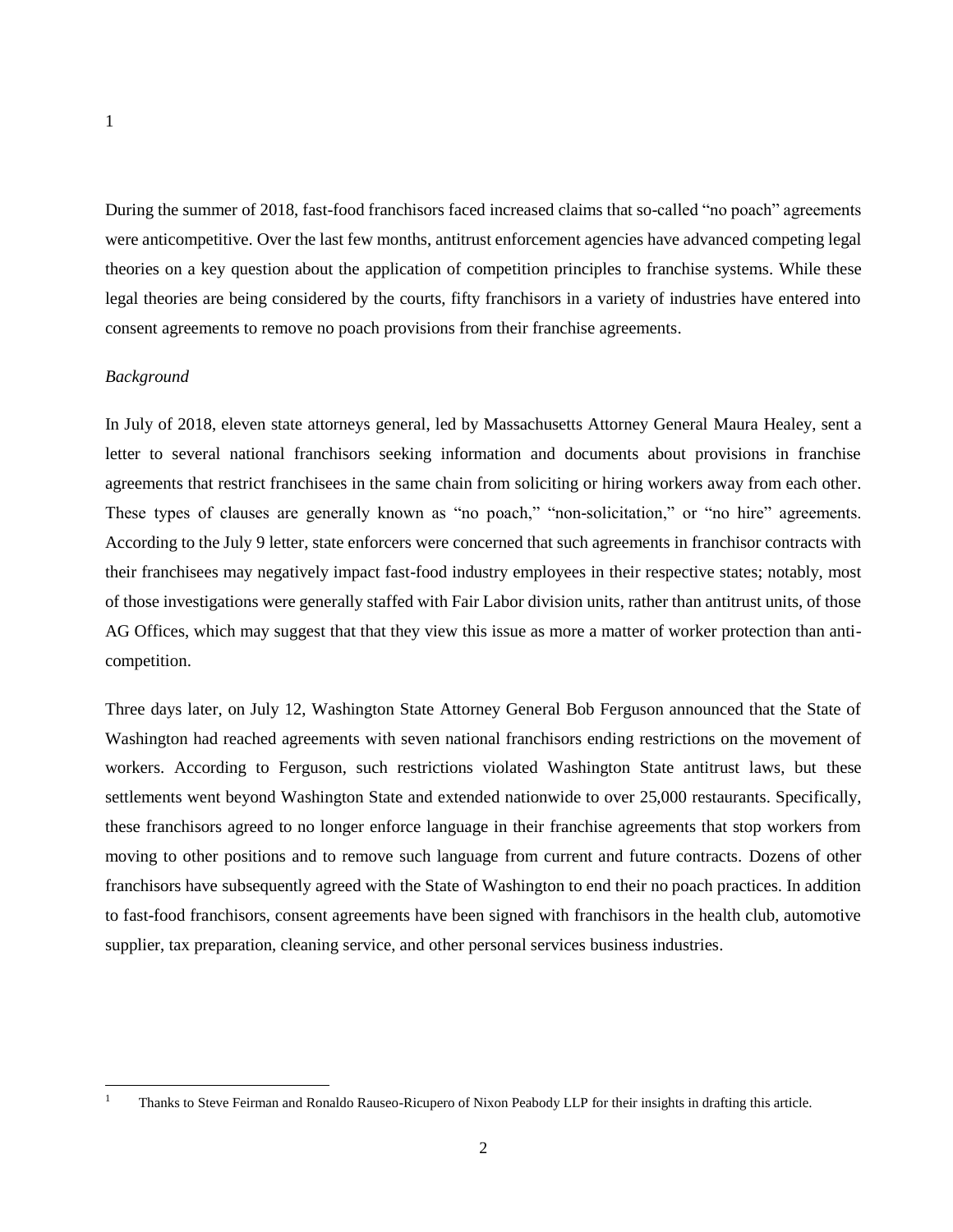All of this state activity comes against the backdrop of several active investigations conducted by the United States Department of Justice ("DOJ") into whether no poach agreements among employers violate federal antitrust laws.

There has also been increased action on the Congressional level. In the summer of 2018, Senators Cory Booker and Elizabeth Warren sent letters to the CEOs of 90 franchisors requesting information on the franchisors' no poaching clauses and requesting that they remove from their franchise agreements "any language that imposes limits on worker mobility." Citing a 2017 Princeton University study by economists Alan Krueger and Orley Ashenfelter, "Theory and Evidence on Employer Collusion in the Franchise Sector," that described the pervasiveness of no poaching clauses in the franchise industry, Senators Booker and Warren expressed concern that no poaching provisions were contributing to wage stagnation. This was in the context of various federal legislative proposals that would prohibit no poach provisions and similar restrictive employment practices, including the End Employer Collusion Act, the Workforce Mobility Act, and the Economic Freedom and Financial Security for Working People Act.

#### *Case Law Developments*

Many of these issues came to a head last month in the rare occurrence of U.S. federal and state attorneys general advocating opposite legal interpretations within a single proceeding, when Washington State Attorney General Ferguson submitted an amicus brief in *Stigar v. Dough Dough Inc. et al.*, E.D. Wash. No. 18-cv-244. Ferguson argued against the position advanced less than a week earlier by the US DOJ's Antitrust Division's Statement of Interest in the same case.

#### *The Practical Context*

The dispute centers around how much scrutiny must be given to a no poach provision. The federal Antitrust Division's position is that such agreements can be analyzed under the 'rule of reason' analysis<sup>2</sup> because those agreements between a franchisor and its franchisees are essentially vertical restraints of trade,<sup>3</sup> whereas

 $\overline{a}$ 

<sup>&</sup>lt;sup>2</sup> The rule of reason analysis is a judicial doctrine of antitrust law which provides that a trade practice violates the antitrust laws only if the practice is proven to unreasonably restrain trade, based on economic factors.

 $3$  Vertical restraints are competition restrictions in agreements between firms or individuals at different levels of the production and distribution process.

*<sup>(</sup>Footnote continued on next page)*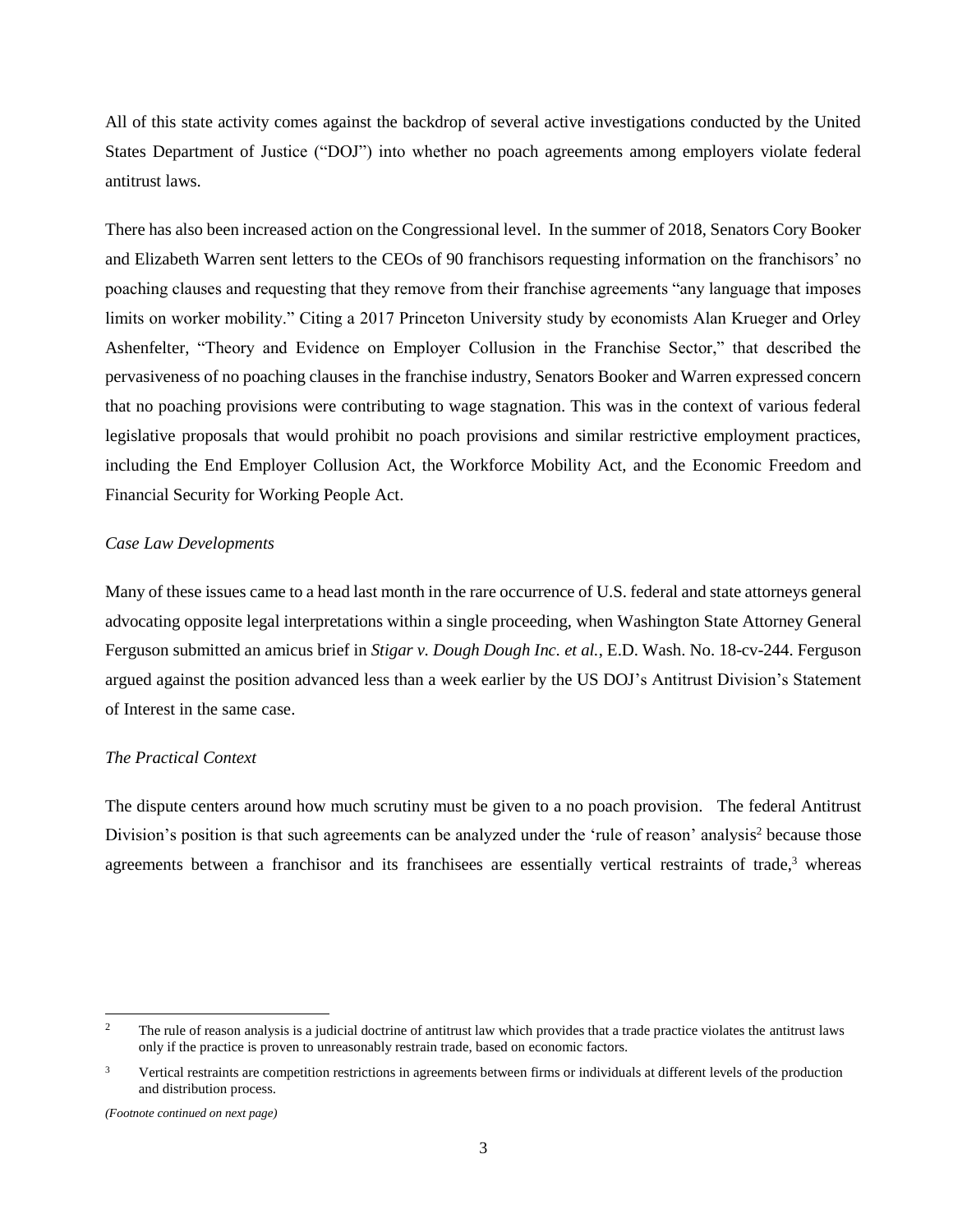Attorney General Ferguson argues they should be examined under the stricter *per se* rule<sup>4</sup> because their constraints are essentially horizontal restraints. 5

*Stigar v. Dough Dough Inc. et al.* was filed as a class action in August of 2018 on behalf of employees of franchisees of the Auntie Anne's brand. The plaintiff, a former employee of an Auntie Anne's franchise, sought damages in excess of \$5,000,000 based on allegations that Auntie Anne's and many of its Washington-based franchisees violated state and federal antitrust laws and artificially suppressed fast-food worker wages. Specifically, the plaintiff alleged that the employees had been harmed by an agreement to "not employ or seek to employ an employee of [Auntie Anne's] or another franchisee, or attempt to induce such an employee to cease his/her employment without the prior written consent of such employee's employer." According to the plaintiff, the agreement constituted a *per se* violation of the antitrust law because it "artificially suppresses fast food worker wages."

*Stigar* was a follow-on complaint to one of the consent agreements reached by Washington State Attorney General Ferguson. To date, it appears that only one franchise system, Jersey Mike's sandwich shops, declined to settle, and Ferguson's office is pursuing a civil enforcement action against the system in state court. *State of Washington v. Jersey Mike's Franchise Systems, Inc., et al.*, No. 18-2-25822-7-SEA.

#### *The Theoretical Dispute*

Against this backdrop of state attorneys general aggressively seeking enforcement, the DOJ's Statement of Interest in the *Stigar* case took a much more skeptical view of whether such agreements were actually anticompetitive in the franchise context: "The franchise relationship is in many respects a vertical one because the franchisor and the franchisee normally conduct business at different levels of the market structure. Restraints imposed by agreement between the two are usually vertical and thus assessed under the rule of reason." Statement of Interest at 11. DOJ's Statement in *Stigar* noted how such agreements in the franchise context can be helpful for the marketplace because they promote inter-brand competition, rather than intra-brand competition. Id. at 12.

Notably, this skepticism of the anticompetitive nature of no poach agreements in the franchise context represents an aberration from the DOJ's approach to no poach agreements generally, as the DOJ has gone so far as to as threaten criminal enforcement: it published guidance in 2016 that put businesses on notice that it would be focused on reviewing such agreements among competitors and, in appropriate cases, would consider

 $\frac{1}{4}$ In U.S. law, the term illegal *per se* means that the act is inherently illegal and does not require proof that it has an unreasonable effect on competition.

<sup>&</sup>lt;sup>5</sup> A horizontal restraint of trade involves an agreement among competitors at the same distribution level.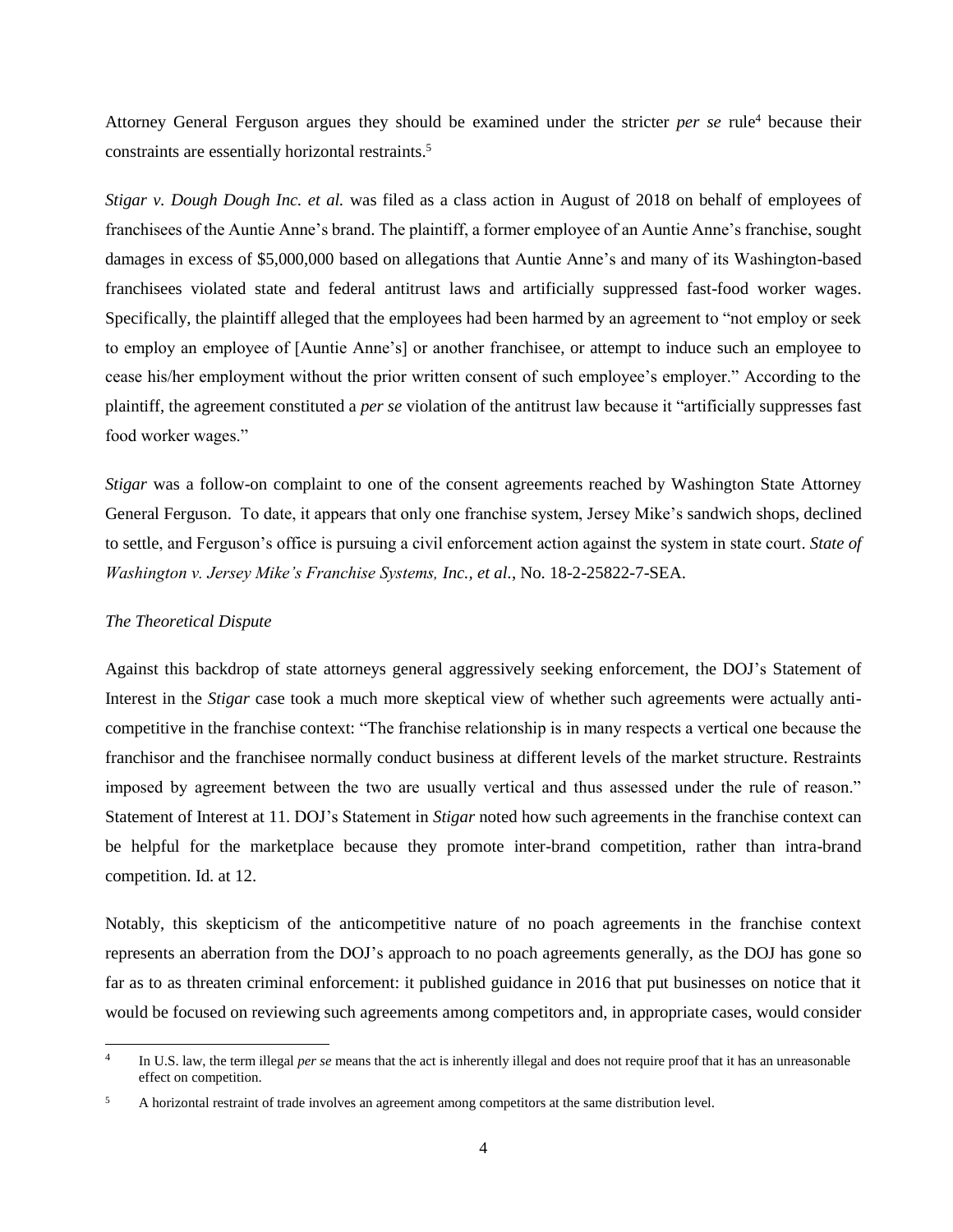proceeding with criminal prosecutions in addition to civil enforcement actions. In several recent speeches, key DOJ leaders from the DOJ's Antitrust Division, have reinforced DOJ's interest, and specifically identified no poach agreements as an area of focus and one ripe for criminal enforcement, and announced that they would be targeting health care companies.

AG Ferguson's competing Amicus Brief began with a discussion of how state antitrust law need not mirror federal antitrust law. *Id.* at 1-6. But when it came time for the brief to confront the DOJ's claim that such constraints were primarily vertical in nature, rather than addressing that argument head-on, the AG's Brief appeared to cabin its theory of *per se* analysis to those situations involving franchisees competing with franchisor-operated stores: "to the extent a franchise agreement restricts solicitation and hiring among franchisees and a corporate-owned store—which is indisputably a horizontal competitor of a franchisee for labor—the agreement must properly be analyzed as a *per se* restraint." Ferguson Brief at 6-7.

Rather than engage the antitrust theories at issue, it simply argued that because no poach agreements are not "common or uniform provisions" in franchise agreements, "franchisors should have a heavy burden to show that a no poach provision in a franchise agreement can be justified as a restraint that is 'reasonably necessary' to a separate, legitimate business transaction or collaboration." *Id.* at 9.

Ferguson's Brief was quick to claim that his *per se* theory had been upheld by the Washington state court as a matter of state law interpretation. *Id* .at 5. ("a state court has already rendered a decision relevant to the present matter"). But this claim that "a state court judge has already ruled that these claims can be subject to *per se* liability under the [Washington State Consumer Protection Act]" is a very broad interpretation of a [two](https://agportal-s3bucket.s3.amazonaws.com/uploadedfiles/Another/News/Press_Releases/2019-1-25%20JM%20MTD%20Denied.pdf)paragraph [order that simply states,](https://agportal-s3bucket.s3.amazonaws.com/uploadedfiles/Another/News/Press_Releases/2019-1-25%20JM%20MTD%20Denied.pdf) in operative part, "Because the State of Washington has alleged two causes of action, that if proven entitle the plaintiff to relief, the Defendants' motion is hereby DENIED." *See State of Washington v. Jersey Mike's Franchise Systems, Inc., et al.*, No. 18-2-25822-7-SEA (King Cty. Sup. Ct.), Order Den. Def.'s Mot. to Dismiss (Jan. 28, 2019). However, we will never know whether that thin reed of a ruling would be deemed a sufficiently compelling state court interpretation to influence an outcome that could have affected franchise across the U.S. – shortly after the submission, and on the eve of the motion to dismiss hearing, the parties settled the dispute.

## *On the Horizon*

While the case may have settled, the debate rages on. For example, the DOJ Statement of Interest has already been cited in an April 2019 motion to dismiss a no poach action that is currently pending against the Papa John's franchise system currently pending in the Western District of Kentucky. *See* Deft's Mtn to Dismiss, Dkt. 59,